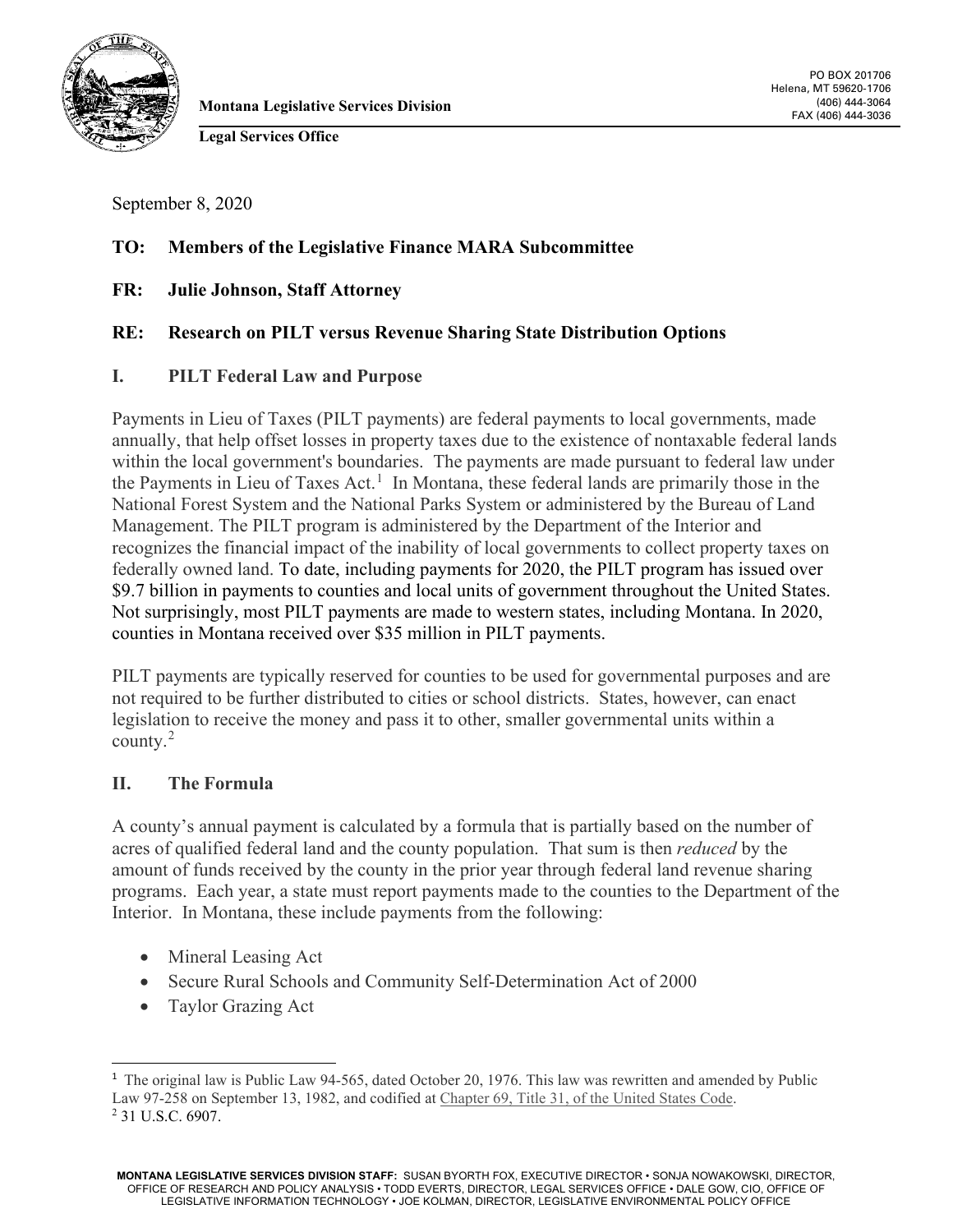• National Forest Fund

However, according to the Department of the Interior:

Only the amount of Federal land payments actually received by units of government in the prior fiscal year is deducted. If a unit receives a Federal land payment but is required by State law to pass all or part of it to financially and politically independent school districts, or to any other single- or special-purpose district, payments are considered to have not been received by the unit of local government and are not deducted from the Section 6902 payment.<sup>[3](#page-1-0)</sup>

## **III. The Concept**

Given that the amount of a county's PILT payment is reduced by the amount of federal land revenue sharing payments it received in the prior year, and given that a prior-year payment does not include those in which state law passes the funds to an independent school district or to any other single- or special-purpose district, it appears that the combination of federal funding that local governments in a state can receive may be increased if a portion of federal revenue sharing payments is directed to independent school districts or to any other single- or special-purpose districts, instead of to the county.

# **IV. Example of Concept in Action**

# **A. San Juan County Transportation Special Service District**

Some local governments have created special purpose districts that direct federal revenue sharing funds. For example, in Utah, the San Juan County Commission created the San Juan County Transportation Special Service District (the District) by resolution. [4](#page-1-1) According to its financial statements, the District receives revenues from state mineral lease payments as well as federal secure rural school funds.

The District is authorized to construct, repair, and maintain certain roads within its boundaries, and to perform any other lawful activity allowed by their resolution. The District Administrative Control Board consists of five members, three of whom are appointed by the San Juan County Commission and the other two appointed by the two cities in the county. Funding is provided by the District in the form of grants to the cities, county, and other governmental agencies within its boundaries to construct, repair, and maintain roads within their respective areas, and the costs of these projects or improvements are recorded on the records of these other entities. The District

<span id="page-1-0"></span><sup>3</sup> [https://www.doi.gov/sites/doi.gov/files/uploads/fiscal-year-2020-payments-in-lieu-of-taxes-national-summary](https://www.doi.gov/sites/doi.gov/files/uploads/fiscal-year-2020-payments-in-lieu-of-taxes-national-summary-annual-report.pdf)[annual-report.pdf](https://www.doi.gov/sites/doi.gov/files/uploads/fiscal-year-2020-payments-in-lieu-of-taxes-national-summary-annual-report.pdf) at page 9 (emphasis added).

<span id="page-1-1"></span><sup>&</sup>lt;sup>4</sup> Resolution No. 88-8, which created the special district, passed on October 26, 1988.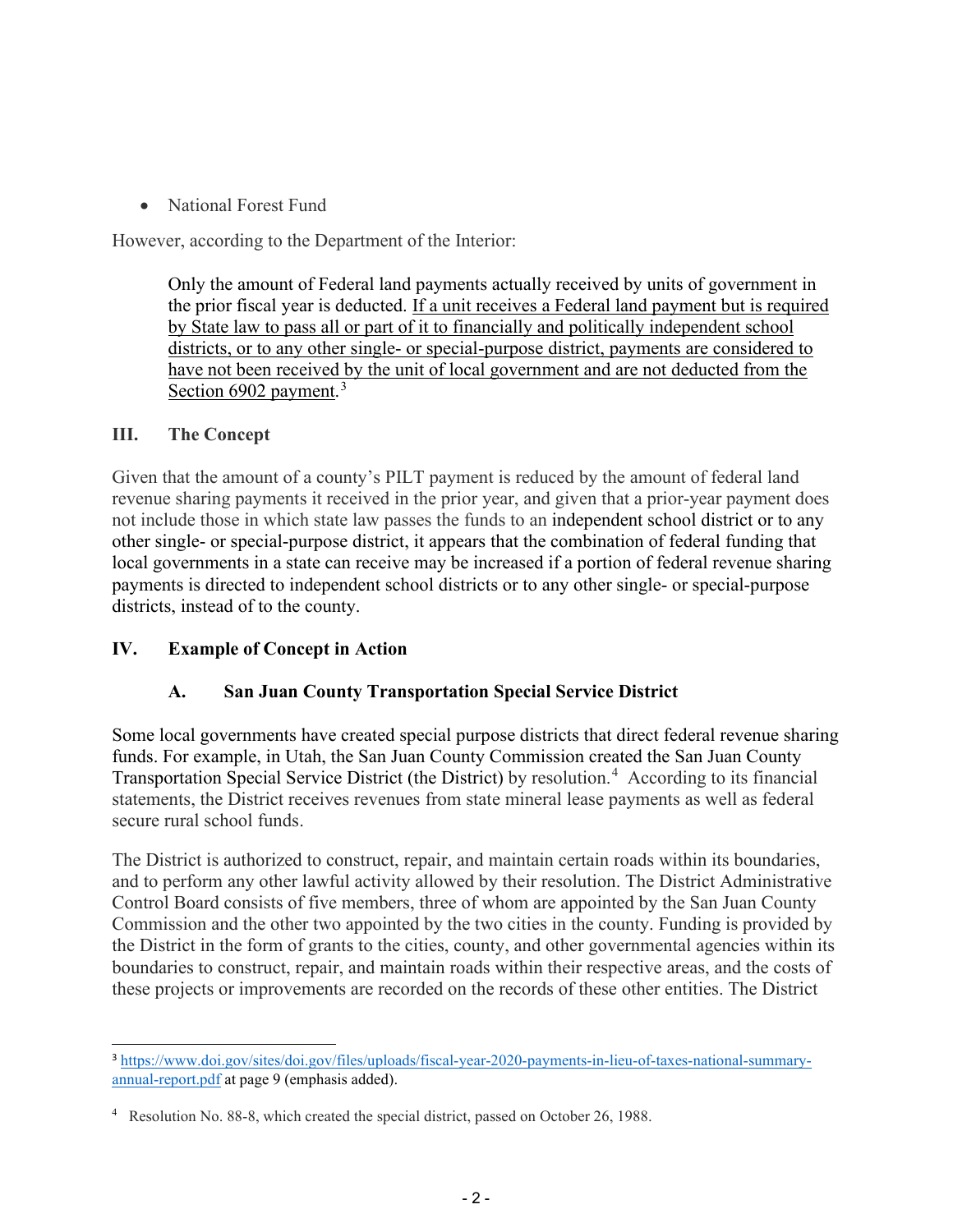does not own or have title to any of these projects or improvements. See the "Statement of Revenues, Expenditures, and Changes in Fund Balance" attached.

# **B. Utah Law on Special Service Districts**

Utah has passed the Special Service District Act, which specifically authorizes the creation of a special district to receive funding directly from a federal revenue sharing program:

**17D-1-201** Services that a special service district may be created to provide. As provided in this part, a county or municipality may create a special service district to provide any combination of the following services: …

(7) transportation, including the receipt of federal secure rural school funds under Section 51-9-603 for the purposes of constructing, improving, repairing, or maintaining public roads; …

(9) fire protection, including: … (c) the receipt of federal secure rural school funds as provided under Section 51-9-603 for the purposes of carrying out Firewise Communities programs, developing community wildfire protection plans, and performing emergency services, including firefighting on federal land and other services authorized under this Subsection  $(9)$ ; ....

(14) receiving federal mineral lease funds under Title 59, Chapter 21, Mineral Lease Funds, and expending those funds to provide construction and maintenance of public facilities, traditional governmental services, and planning, as a means for mitigating impacts from extractive mineral industries. [emphasis added]

# **V. Montana Law on PILT and Special Service Districts**

# **A. PILT Laws**

Section 7-6-102, MCA, authorizes the board of county commissioners of any county in the state to enter into agreements with the federal government to receive PILT payments. The procedure for requesting, reporting, and collecting PILT payments is outlined in Title 7, chapter 6, part 1, MCA.

# **B. Special Districts**

Unlike Utah law, it does not appear that Montana law currently allows a special district to receive a portion of federal revenue sharing funds. Montana law does allow a city, town, county, or consolidated city-county government or any combination of these acting jointly to create a special district by resolution "whenever the public convenience and necessity may require" (sections 7-11-1002 and 7-11-1003, MCA).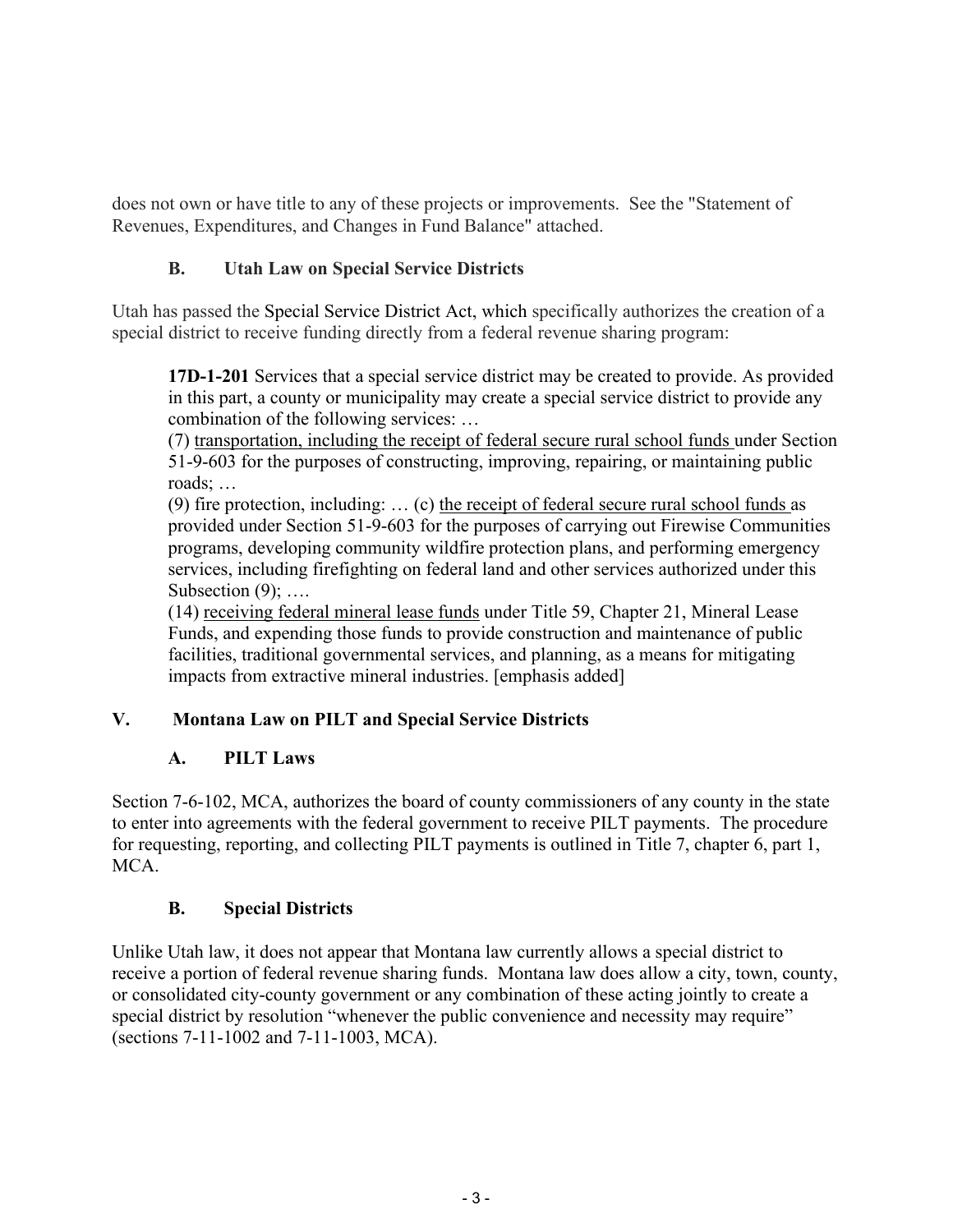Section 7-11-1003(3), MCA, defines a special district as "a unit of local government that is authorized by law to perform a single function or a limited number of functions." This section further provides:

(b) The term includes but is not limited to cemetery districts, museum districts, park districts, fair districts, solid waste districts, local improvement districts, mosquito control districts, multijurisdictional districts, road districts, rodent control districts, television districts, and districts created for any public or governmental purpose not specifically prohibited by law. The term also includes any district or other entity formed to perform a single or limited number of functions by interlocal agreement.

(c) The term does not include business improvement districts, cattle protective districts, conservancy districts, conservation districts, water and sewer districts, planning and zoning districts, drainage districts, grazing districts, hospital districts, irrigation districts, library districts, livestock protective committees, parking districts, resort area districts, rural improvement districts, special improvement districts, lighting districts, rural fire districts, street maintenance districts, tax increment financing districts, urban transportation districts, water conservation and flood control projects, and weed management districts.

### **VI. Next Steps**

At this step, it may be beneficial to work with the Montana Association of Counties (MACO) to determine to what extent the creation of special service districts could increase a county's annual PILT payment by reducing the amount of prior-year federal revenue sharing payment it reports. MACO may also be best situated to address whether allowing those payments to go to special districts could have unintended or unwanted consequences.

A more thorough examination of Montana's special district laws and an understanding of why the term "special district" excludes several districts under section 7-11-1002(3)(c), MCA, would also be in order.

Communicating with a county that has created a special service district that receives federal payments directly, such as the San Juan County Transportation Special Service District, would be beneficial to understand how the special district operates and to understand the county's role relative to the special district.

In conclusion, at this time it does appear that a county's PILT payment could be increased by directing federal revenue sharing payments that would otherwise go to the county to a special service district instead. Revising Montana law to allow for the creation of these types of special service districts will most likely require participation and insight from a number of stakeholders and the careful drafting of legislation.